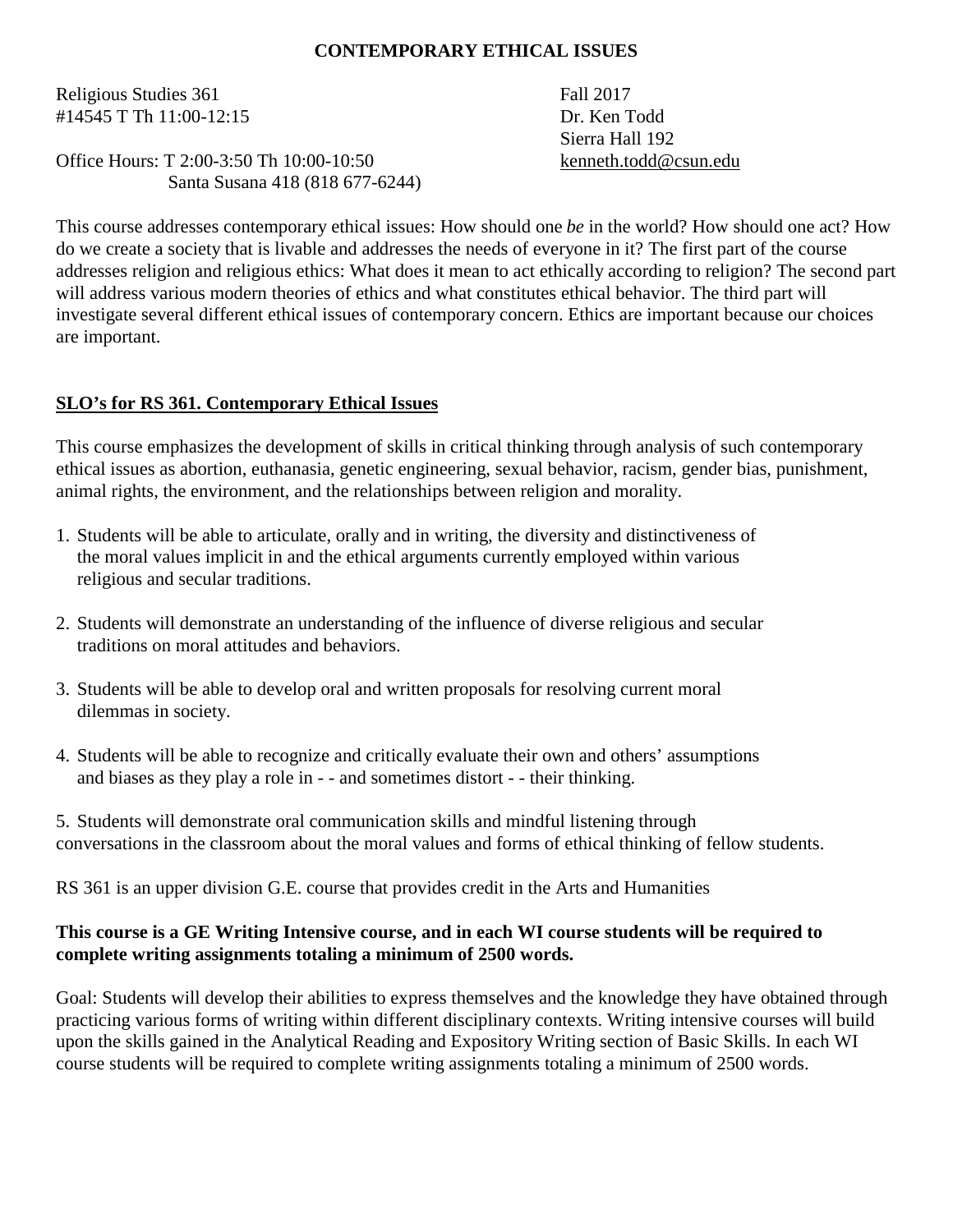#### **Student Learning Outcomes**

Students will:

- 1. Develop and clearly define their ideas through writing;
- 2. Ethically integrate sources of various kinds into their writing;
- 3. Compose texts through drafting, revising, and completing a finished product;

4. Express themselves through their writing by posing questions, making original claims, and coherently structuring complex ideas;

5. Revise their writing for greater cogency and clarity;

6. Utilize adopted communication modes and documentation styles of specific disciplines (MLA, APA, Chicago, CBE, etc.) where appropriate.

# **Student Learning Outcomes for GE in Arts and Humanities**

Goal: Students will understand the rich history and diversity of human knowledge, discourse and achievements of their own and other cultures as they are expressed in the arts, literatures, religions, and philosophy.

Students will:

- 1. Explain and reflect critically upon the human search for meaning, values, discourse and expression in one or more eras/stylistic periods or cultures;
- 2. Analyze, interpret, and reflect critically upon ideas of value, meaning, discourse and expression from a variety of perspectives from the arts and/or humanities;
- 3. Produce work/works of art that communicate to a diverse audience through a demonstrated understanding and fluency of expressive forms;
- 4. Demonstrate ability to engage and reflect upon their intellectual and creative development within the arts and humanities;
- 5. Use appropriate critical vocabulary to describe and analyze works of artistic expression, literature, philosophy, or religion and a comprehension of the historical context within which a body of work was created or a tradition emerged;
- 6. Describe and explain the historical and/or cultural context within which a body of work was created or a tradition emerged

**Required Texts:** Michael Sandel, Justice: What's the Right Thing to Do? Other readings will be online via Canvas. These online readings should be printed out and brought to class. Accessing them online during class is not acceptable. A very useful (but not required) book is William Strunk & E.B. White, The Elements of Style.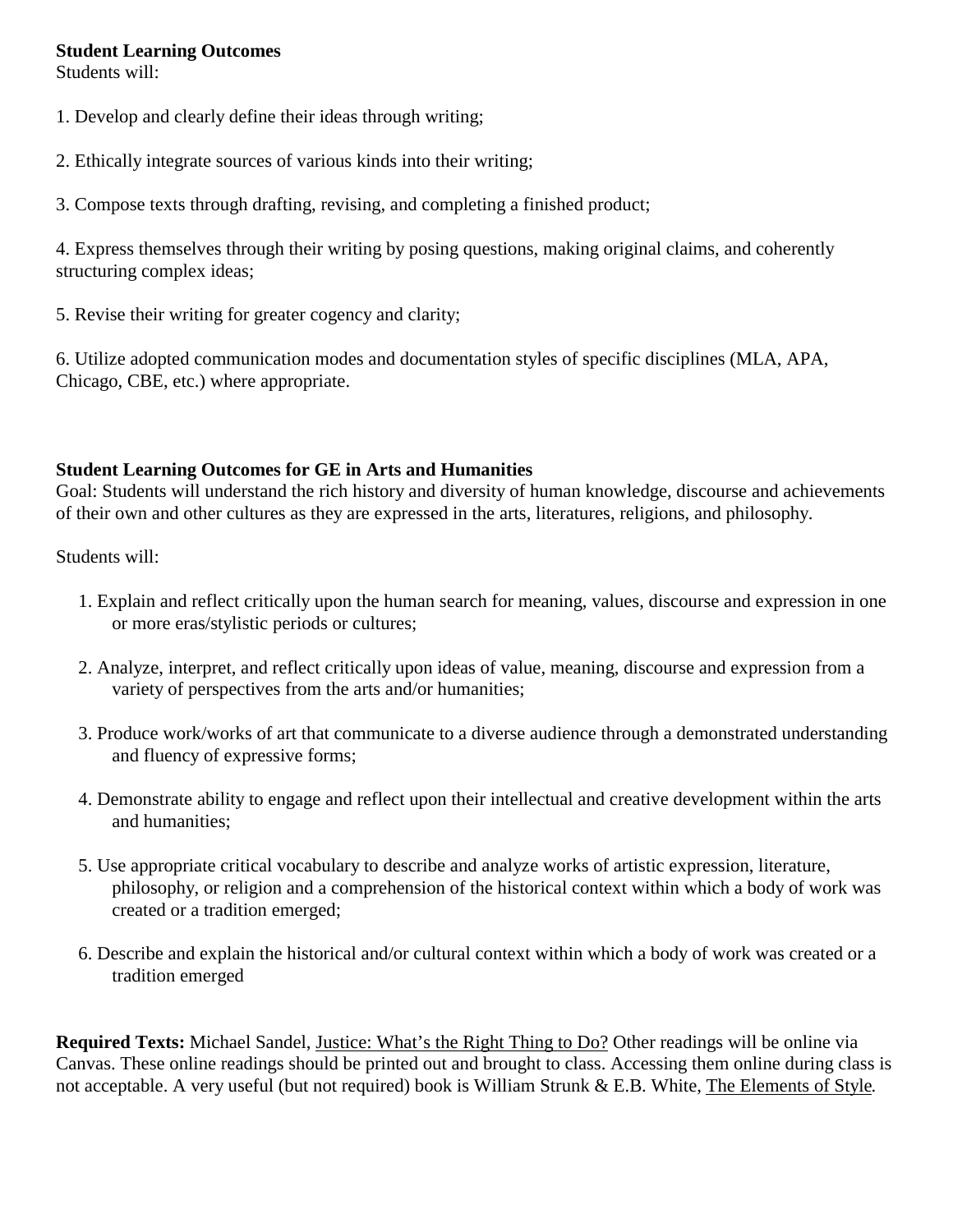# **Course Requirements:**

Regular attendance at all classes and effective participation in class discussions.

Respectful behavior toward all one's classmates and instructor. **This means turning off one's cellphone upon entering the class and NO TEXTING during class. Students texting/playing with their cellphones during class will receive one warning and then be asked to leave and the offending student's grade will be lowered by 2%.**

Careful reading of all assigned materials prior to class for the week.

Note that RS 361 is actually two classes: On the one hand, it is an ethics class; on the other hand, it is a writing class. No matter where you go or what profession you ultimately choose, people will judge you based on your ability to write; unclear writing is generally a sign of unclear thinking. This class is going to concentrate on improving your writing, as well as honing your ability to think ethically.

### **Grading:**

Initial paper (1 page): 50 points

4 papers (2 pages): 100 points each

Pop quizzes will be 10 points each (Note that if a student misses more than 3 pop quizzes, all missed pop quizzes will become zeros).

Seminar presentations and participation, while not assigned a specific number of points, will also affect the grade.

You may not submit a paper written for another class.

Late papers will be penalized 10% per day and then not accepted more than three days late.

Grade Scale: 100-97% A+ 93-96% A 92-90% A-87-89% B+ 83-86% B 80-82% B-, etc.

### **Class Schedule**

| Week 1<br>Aug. 28  | <b>Introduction/Course Overview</b>   |
|--------------------|---------------------------------------|
|                    | <b>Religion and Ethics</b>            |
| Week 2<br>Sept. 4  | Jewish Ethics                         |
|                    | <b>Writing Workshop!</b>              |
| Week 3<br>Sept. 11 | <b>Christian Ethics</b>               |
|                    | Islamic Ethics Short Paper due        |
| Week 4<br>Sept. 18 | <b>Hindu Ethics</b>                   |
|                    | "Open the Cages!" (Canvas)            |
| Week 5<br>Sept. 25 | <b>Buddhist Ethics</b>                |
|                    | <b>Chinese Ethics</b><br>Paper #1 due |